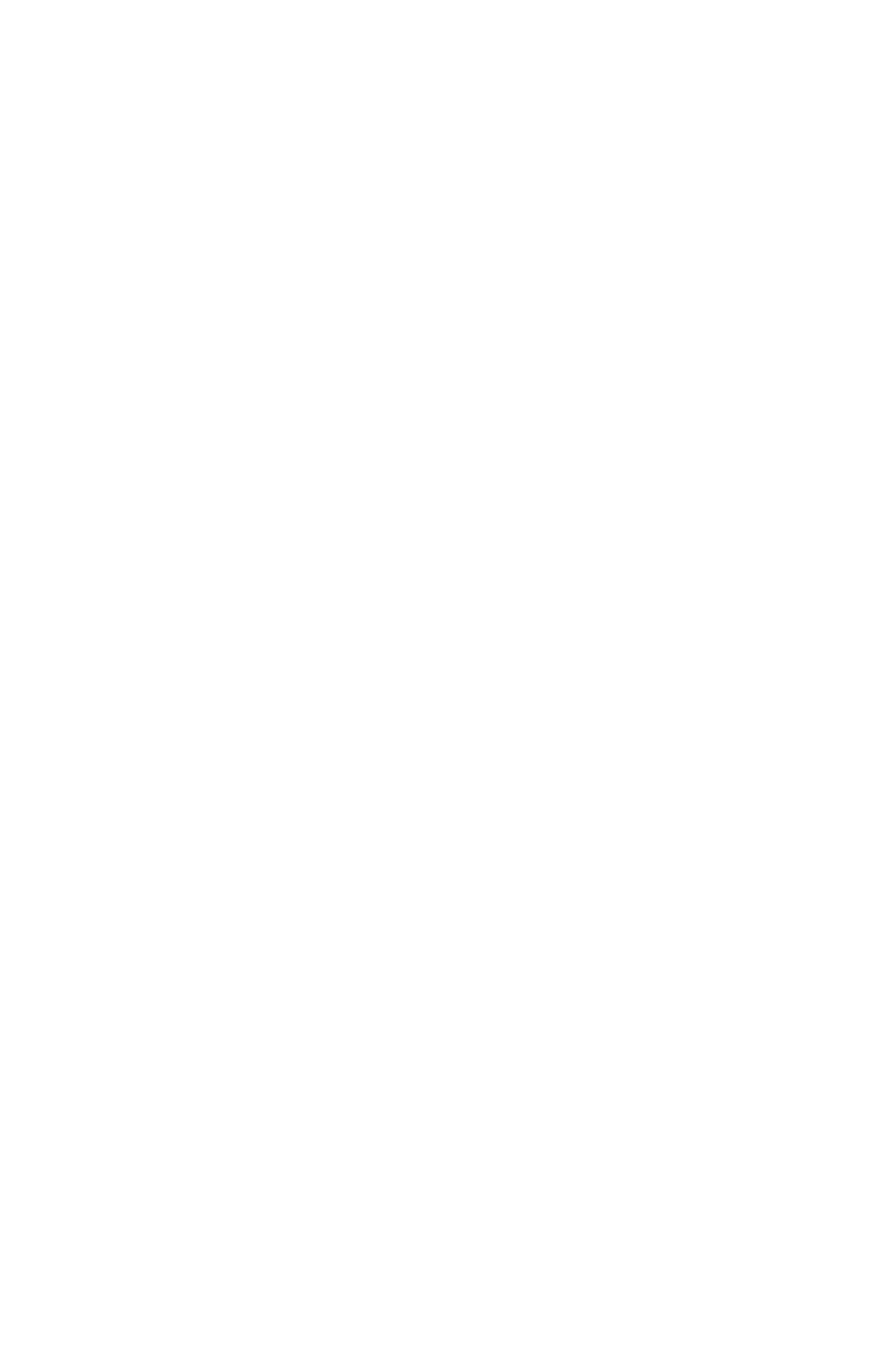| Minister                                 | The Rev'd Canon Glenn M. Spencer |
|------------------------------------------|----------------------------------|
| Organist                                 |                                  |
| Parents of the Bride Roger and Brenda    |                                  |
| Parents of the Groom Geoffrey and Sherri |                                  |

# **Wedding Party**

Best Man Thomas<br>
Maid of Honor Crystal Maid of Honor

Ushers George

Gordon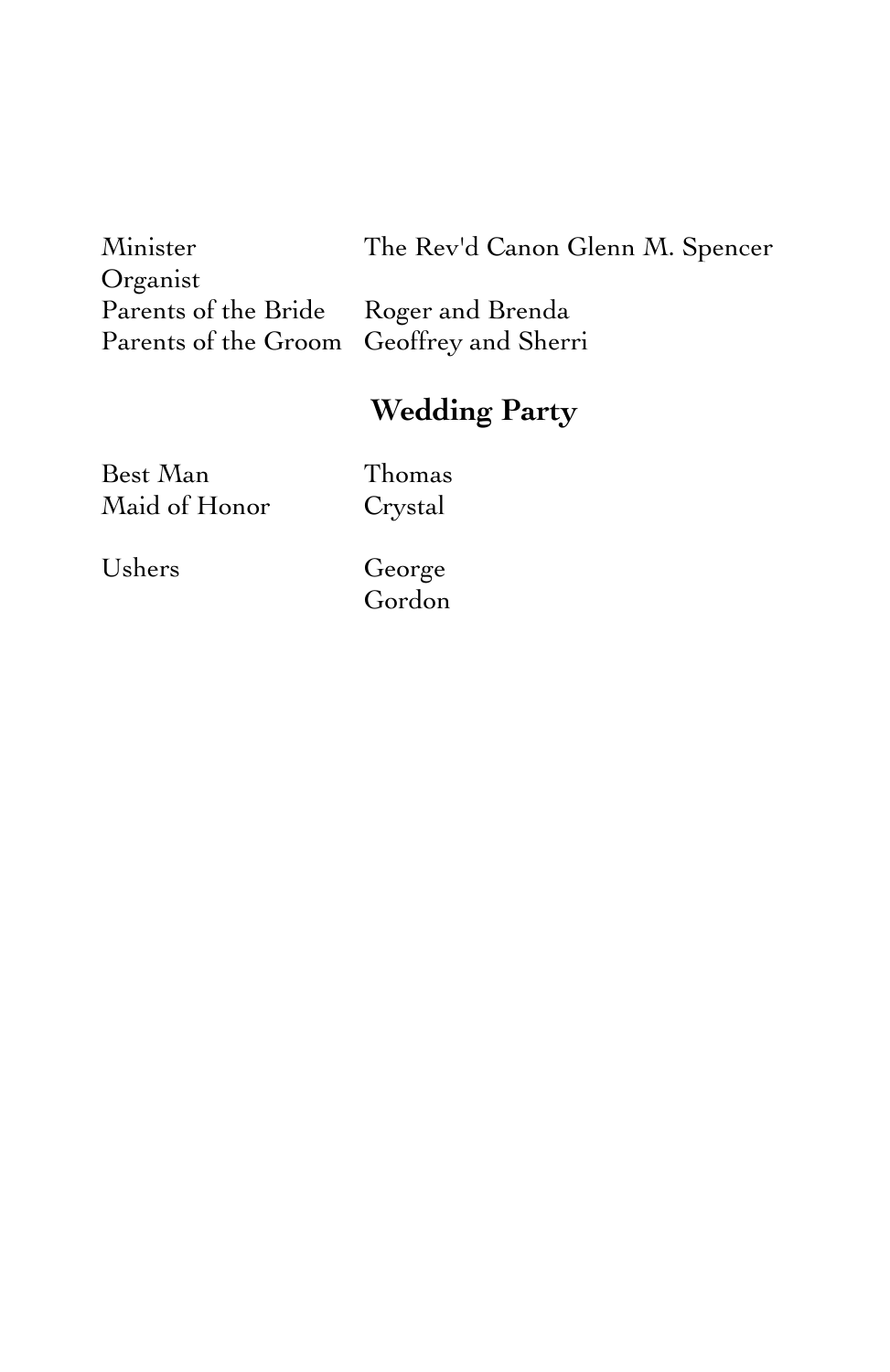# **The Form of Solemnization of Matrimony**

Prelude

Seating of the Mothers

Rhosymedre Ralph Vaughn Williams

Procession of the Bridal Party Jesu, Joy of Man's Desiring J. S. Bach

**Stand**

Entrance of the Bride

Canon in D Johann Pachelbel

#### **The Exhortation**

Dearly beloved, we are gathered together here in the sight of God, and in the face of this company, to join together this Man and this Woman in holy Matrimony; which is an honourable estate, instituted of God, signifying unto us the mystical union that is betwixt Christ and his Church: which holy estate Christ adorned and beautified with his presence and first miracle that he wrought in Cana of Galilee, and is commended of Saint Paul to be honourable among all men: and therefore is not by any to be entered into unadvisedly or lightly; but reverently, discreetly, advisedly, soberly, and in the fear of God. Into this holy estate these two persons present come now to be joined. If any man can show just cause, why they may not lawfully be joined together, let him now speak, or else hereafter for ever hold his peace.

#### **The Charge**

I require and charge you both, as ye will answer at the dreadful day of judgment when the secrets of all hearts shall be disclosed, that if either of you know any impediment, why ye may not be lawfully joined together in Matrimony, ye do now confess it. For be ye well assured, that if any persons are joined together otherwise than as God's Word doth allow, their marriage is not lawful.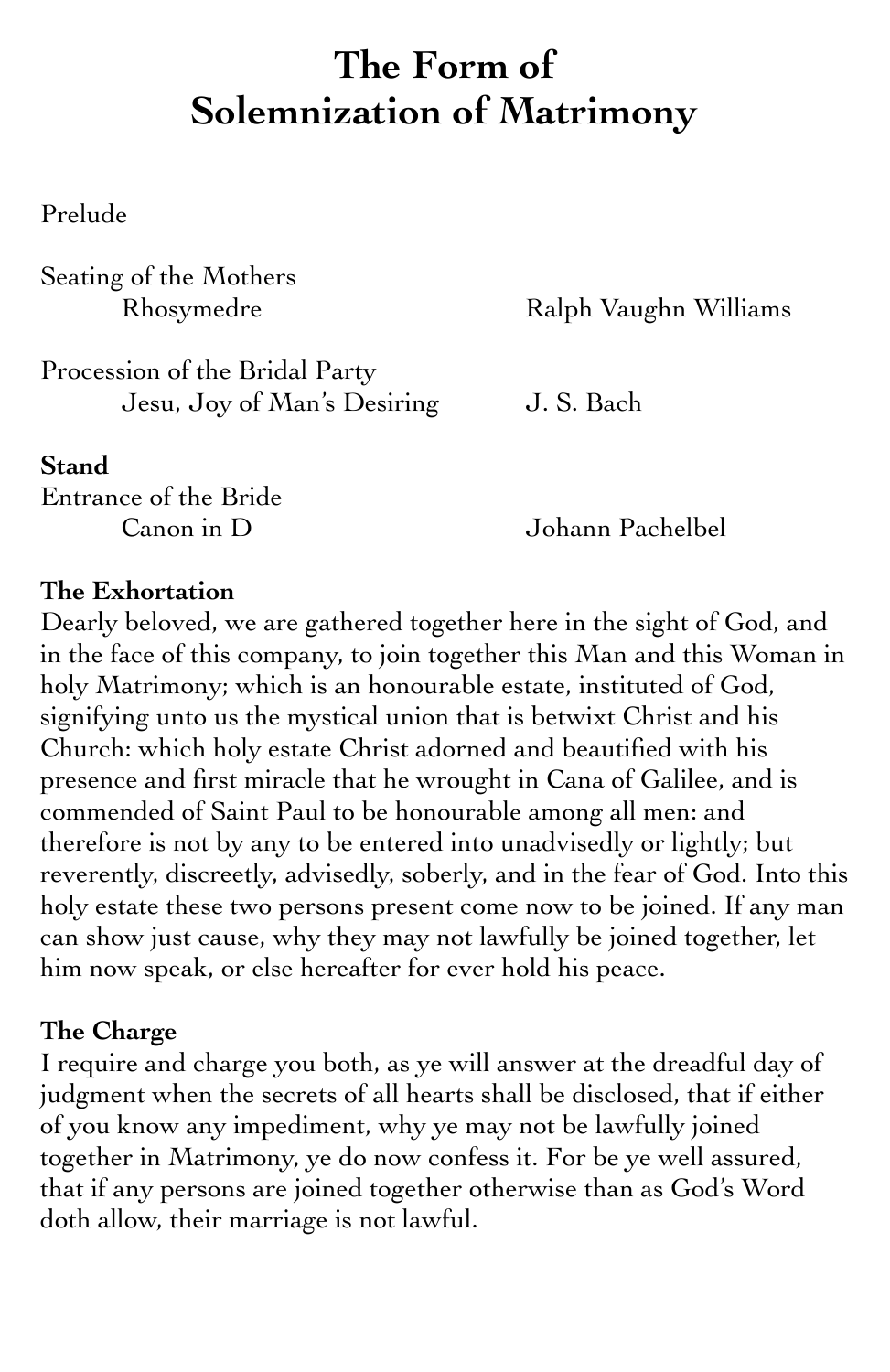### **The Declaration of Consent**

Matthew, Wilt thou have this Woman to thy wedded wife, to live together after God's ordinance in the holy estate of Matrimony? Wilt thou love her, comfort her, honour, and keep her in sickness and in health; and, forsaking all others, keep thee only unto her, so long as ye both shall live? I will.

Jessica, Wilt thou have this Man to thy wedded husband, to live together after God's ordinance in the holy estate of Matrimony? Wilt thou love him, comfort him, honour, and keep him in sickness and in health; and, forsaking all others, keep thee only unto him, so long as ye both shall live?

I will.

Who giveth this Woman to be married to this Man?

## **The Exchange of Vows**

I, Matthew, take thee, Jessica, to my wedded Wife, to have and to hold from this day forward, for better for worse, for richer for poorer, in sickness and in health, to love and to cherish, till death us do part, according to God's holy ordinance; and thereto I plight thee my troth.

I, Jessica, take thee, Matthew, to my wedded Husband, to have and to hold from this day forward, for better for worse, for richer for poorer, in sickness and in health, to love and to cherish, til death us do part, according to God's holy ordinance; and thereto I give thee my troth.

Bless, O Lord, these Rings, that they who give them and they who wear them may abide in thy peace, and continue in thy favour, unto their life's end; through Jesus Christ our Lord. Amen.

With this Ring I thee wed: In the Name of the Father, and of the Son, and of the Holy Ghost. Amen.

Let us pray.

# **Remain Standing**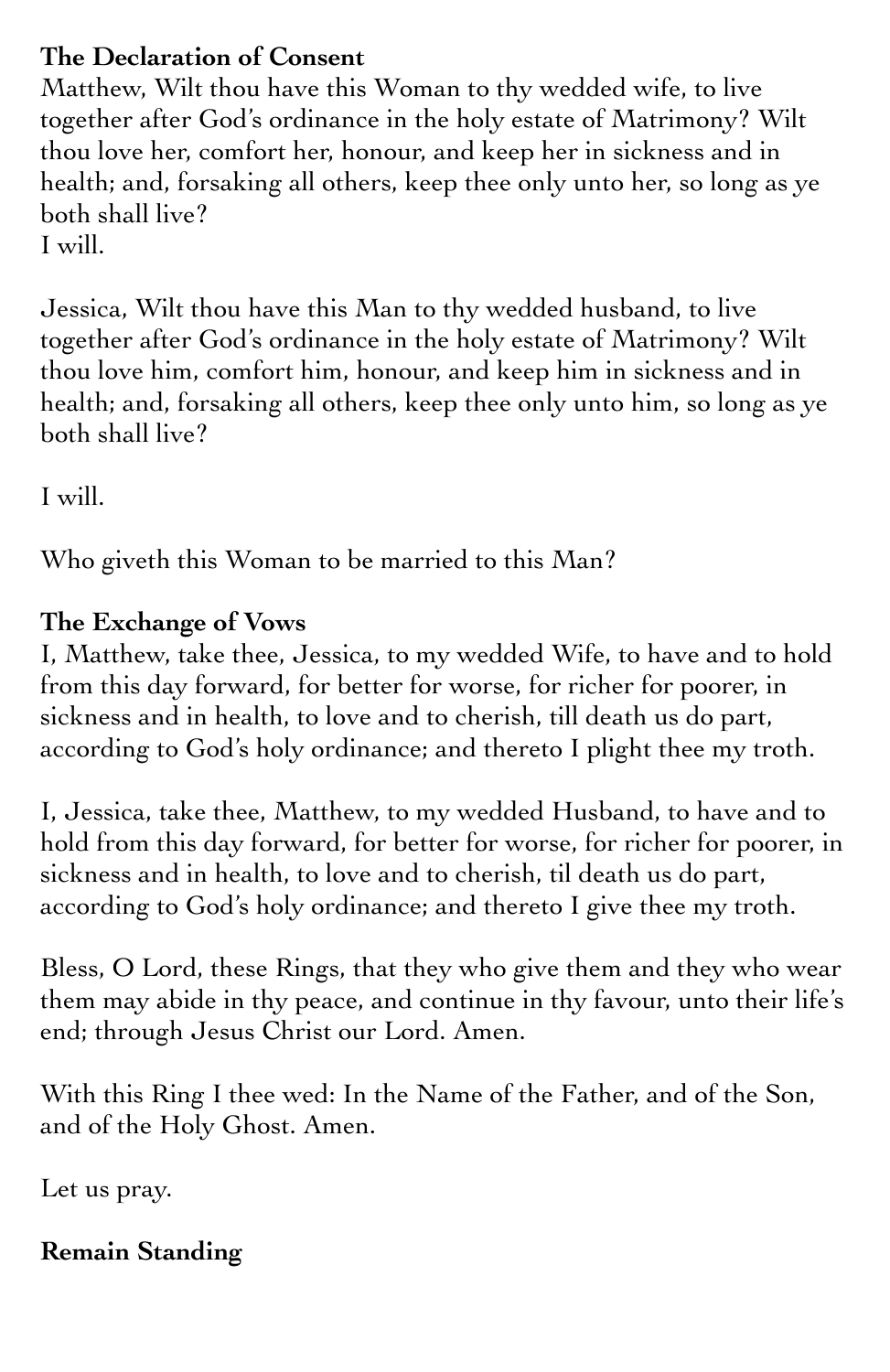#### **The Prayers**

Our Father, who art in heaven, Hallowed be thy Name. Thy kingdom come. Thy will be done, On earth as it is in heaven. Give us this day our daily bread. And forgive us our trespasses, As we forgive those who trespass against us. And lead us not into temptation, But deliver us from evil. For thine is the kingdom, and the power, and the glory, for ever and ever. Amen.

O Eternal God, Creator and Preserver of all mankind, Giver of all spiritual grace, the Author of everlasting life; Send thy blessing upon these thy servants, this man and this woman, whom we bless in thy Name; that they, living faithfully together, may surely perform and keep the vow and covenant betwixt them made, (whereof these Rings given and received are a token and pledge,) and may ever remain in perfect love and peace together, and live according to thy laws; through Jesus Christ our Lord. Amen.

O Almighty God, Creator of mankind, who only art the well-spring of life; Bestow upon these thy servants, if it be thy will, the gift and heritage of children; and grant that they may see their children brought up in thy faith and fear, to the honour and glory of thy Name; through Jesus Christ our Lord. Amen.

O God, who hast so consecrated the state of Matrimony that in it is represented the spiritual marriage and unity betwixt Christ and his Church; Look mercifully upon these thy servants, that they may love, honour, and cherish each other, and so live together in faithfulness and patience, in wisdom and true godliness, that their home may be a haven of blessing and of peace; through the same Jesus Christ our Lord, who liveth and reigneth with thee and the Holy Spirit ever, one God, world without end. Amen.

Those whom God hath joined together let no man put asunder.

Forasmuch as Matthew and Jessica have consented together in holy wedlock, and have witnessed the same before God and this company, and thereto have given and pledged their troth, each to the other, and have declared the same by giving and receiving Rings, and by joining hands; I pronounce that they are Man and Wife, In the name of the Father, and of the Son, and of the Holy Ghost. Amen.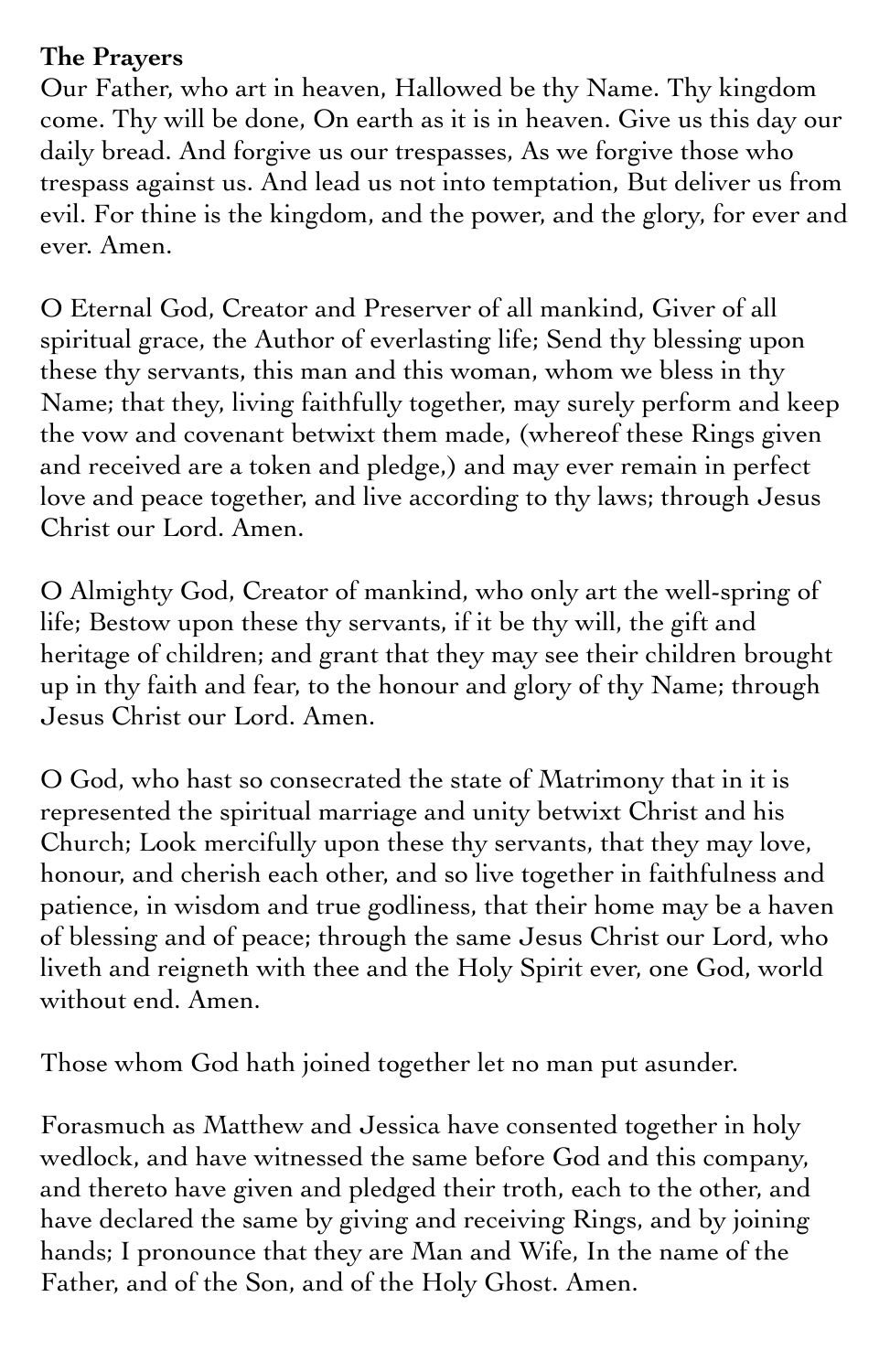#### **The Blessing**

God the Father, God the Son, God the Holy Ghost, bless, preserve, and keep you; the Lord mercifully with his favour look upon you, and fill you with all spiritual benediction and grace; that ye may so live together in this life, that in the world to come ye may have life everlasting. Amen.

Recessional Recessional in C Major